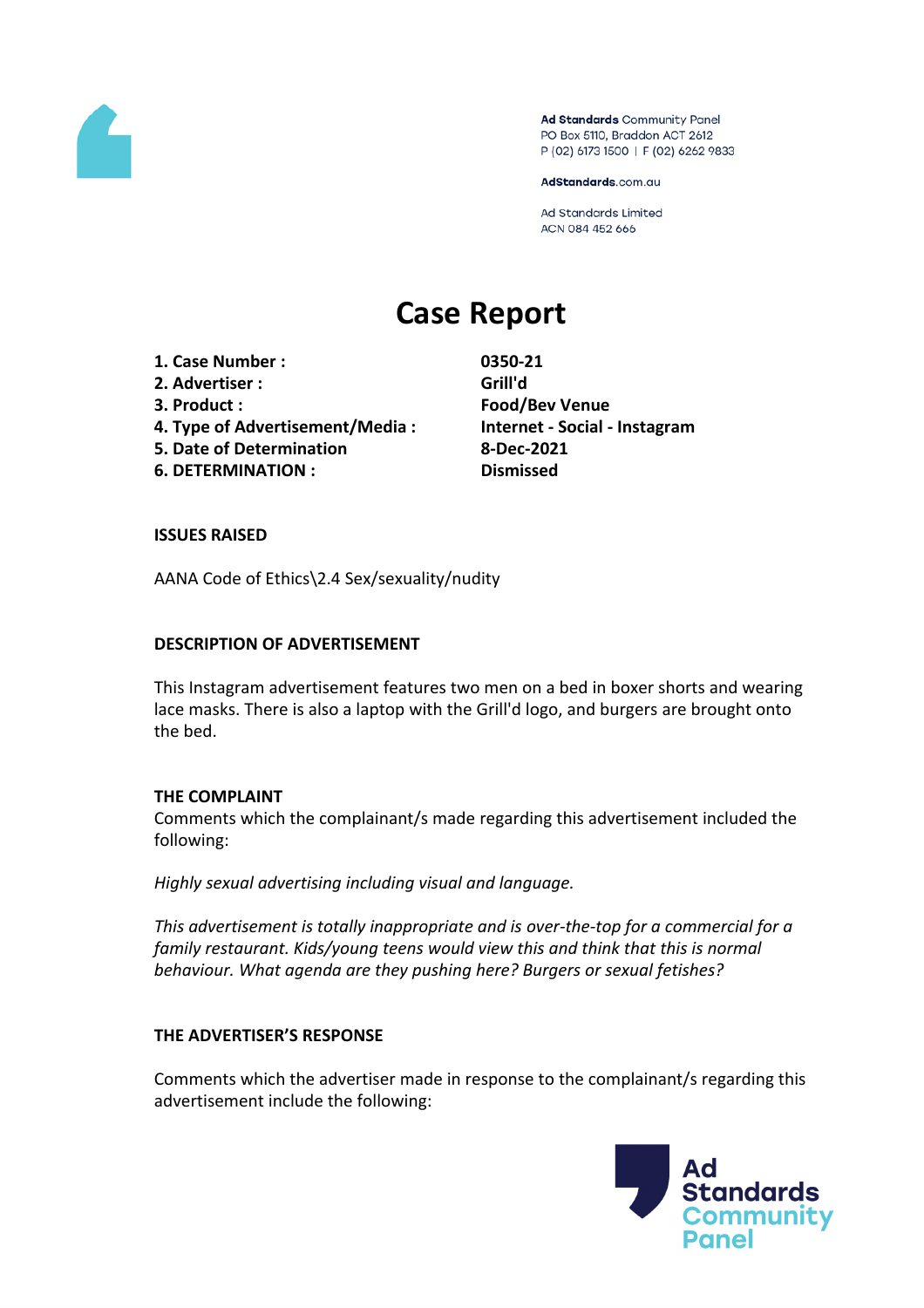

*Details of the programs in which the advertisement appears:*

*The Grill'd Impossible burger boosted post was promoted on Grill'd's Facebook and Instagram pages. The Grill'd Impossible burger boosted post complies with Facebook's advertising policy and was approved to run on the platform*

*Whether the audience of the programs is predominantly children?*

*The Facebook and Instagram post was boosted to an audience of 18-40 year olds across all genders. Grill'd used the Facebook Advertising age-gating to ensure the boosted audience was only users registered as 18+.*

*Your comprehensive comments in relation to the complaint (taking into account the need to address all aspects of the advertising codes):*

*1. AANA Code of Ethics*

*We understand the complaint has been raised in respect of provision 2.4 of the Code.*

*We note that provision 2.4 of the Code sets out that "Advertising shall treat sex, sexuality and nudity with sensitivity to the relevant audience."*

*This content film playfully parodies a camgirl scene, featuring the Impossible burger. In* this film, the camera is set up in a locked shot, with both our talent sitting in front of it. *The premise is that they are chatting directly to their viewers like on a social channel, with a computer in front of them. They're talking directly to their viewers and eat a Grill'd Impossible burger.*

*We note the complaint received expresses concern at the imagery being considered to be soft porn and a burger being sexualised. However we submit that the talent are appropriately covered throughout the entirety of the film where no buttocks, genital mounds or nipples can be seen; do not expose themselves or hint to undress; do not bring attention to their genital region or indicate towards it; do not use any sexual paraphernelia such as whips or handcuffs; do not touch each other or have any physical or suggestive interaction beyond handing a food product to one another on a plate; and the burger is never used in a sexual nature, or physically treated as derogatory or anything other than a burger product.*

*The intention of the content was to prove plant-based burgers can be just as juicy and saucy as the real thing. The concept uses a "play on words" to introduce the burgers and meat to the audience. As social content, the script was ad-libbed and edited as a series of outtakes, intending to entertain and make viewers laugh and engage with the video in a parody of a format and type of video that exists in online platforms and in social channels.*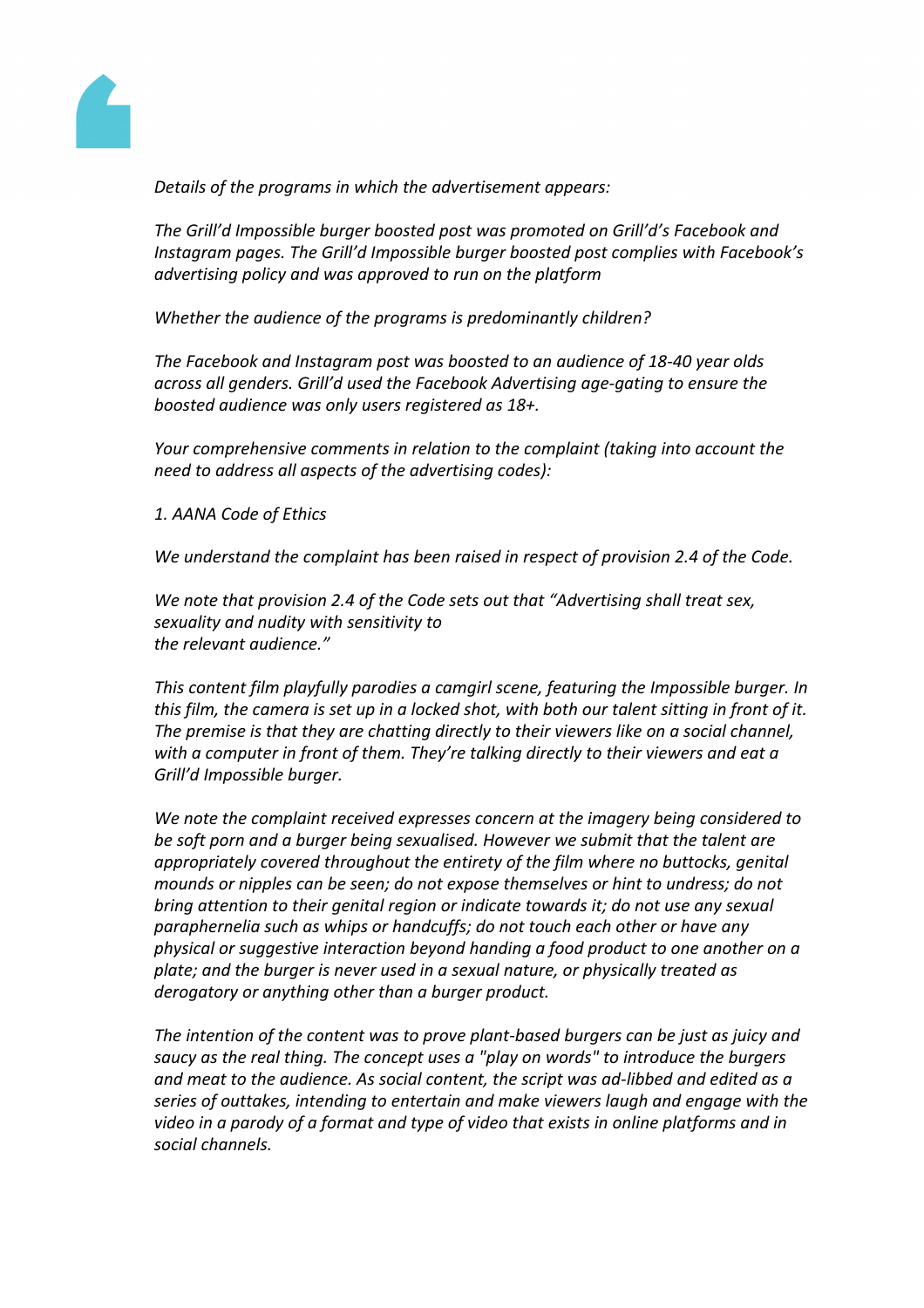

*Accordingly, we submit that the advertisement does not breach provision 2.4 of the Code.*

*In respect of the remaining provisions of the Code, we submit that there is nothing else in the advertisements that would breach any other provisions.*

*On this basis, we submit that the boosted post does not breach the Code.*

*6. Conclusion*

*On this basis, we submit that the boosted post does not breach any relevant provision of the AANA Code of Ethics or any other relevant codes. There is no breach of any of the relevant provisions of any of the AANA codes noted above.*

*Accordingly, we submit that all complaints should be summarily dismissed.*

## **THE DETERMINATION**

The Ad Standards Community Panel (the Panel) considered whether this advertisement breaches Section 2 of the AANA Code of Ethics (the Code).

The Panel noted the complainants' concerns that the advertisement is highly sexualised and inappropriate.

The Panel viewed the advertisement and noted the advertiser's response.

# **Section 2.4: Advertising or Marketing Communications shall treat sex, sexuality and nudity with sensitivity to the relevant audience.**

The Panel noted the Practice Note for the Code states:

*"Overtly sexual depictions where the depiction is not relevant to the product or service being advertised are likely to offend Prevailing Community Standards and be unacceptable.*

*"Discreet portrayal of nudity and sexuality in an appropriate context (eg advertisements for toiletries and underwear) is generally permitted but note the application of the relevant audience. More care should be taken in outdoor media than magazines, for example.*

*"Images of models in bikinis or underwear are permitted, however, unacceptable images could include those where a model is in a suggestively sexual pose, where underwear is being pulled up or down (by the model or another person), or where there is clear sexual innuendo from the ad (e.g. depicting women as sexual objects)."*

## **Does the advertisement contain sex?**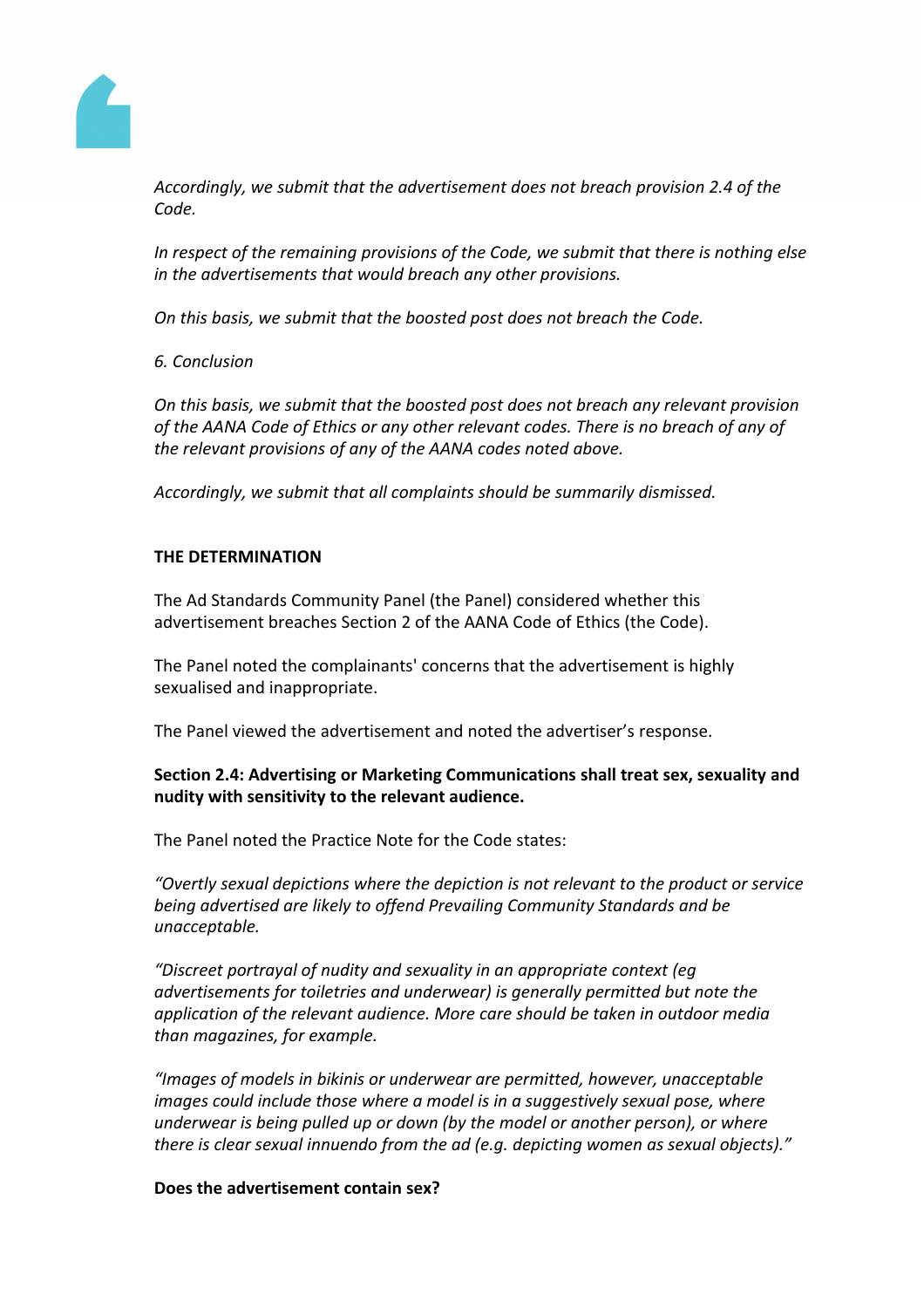

The Panel considered whether the advertisement contained sex. The Panel noted the definition of sex in the Practice Note is "sexual intercourse; person or persons engaged in sexually stimulating behaviour".

The Panel noted that the advertisement depicts two men in boxers and lace masks on a bed hanging by ropes. The Panel noted that while the advertisement has a sexualized theme, the men do not engage in sex.

## **Does the advertisement contain sexuality?**

The Panel noted the definition of sexuality in the Practice Note is "the capacity to experience and express sexual desire; the recognition or emphasis of sexual matters".

The Panel considered that the combination of the scene and the men's language did amount to sexuality.

## **Does the advertisement contain nudity?**

The Panel noted that the definition of nudity in the Practice Note is "the depiction of a person without clothing or covering; partial or suggested nudity may also be considered nudity".

The Panel noted that the men are wearing boxers however considered that the advertisement does contain partial nudity.

## **Are the issues of sexuality and nudity treated with sensitivity to the relevant audience?**

The Panel noted that the definition of sensitivity in the Practice Note is "understanding and awareness to the needs and emotions of others".

The Panel considered that the requirement to consider whether sexual suggestion is 'sensitive to the relevant audience' requires them to consider who the relevant audience is and to have an understanding of how they might react to or feel about the advertisement.

The Panel noted that this advertisement was a sponsored advertisement on Instagram and noted the advertiser's response that it was targeted to people aged 18-40 and used user information to ensure the audience was registered as over 18.

The minority of the Panel considered that the advertisement being a sponsored post meant that viewers had no choice in the material being served to them, as opposed to a non-sponsored post on the Grill'd account that viewers opt in to following.